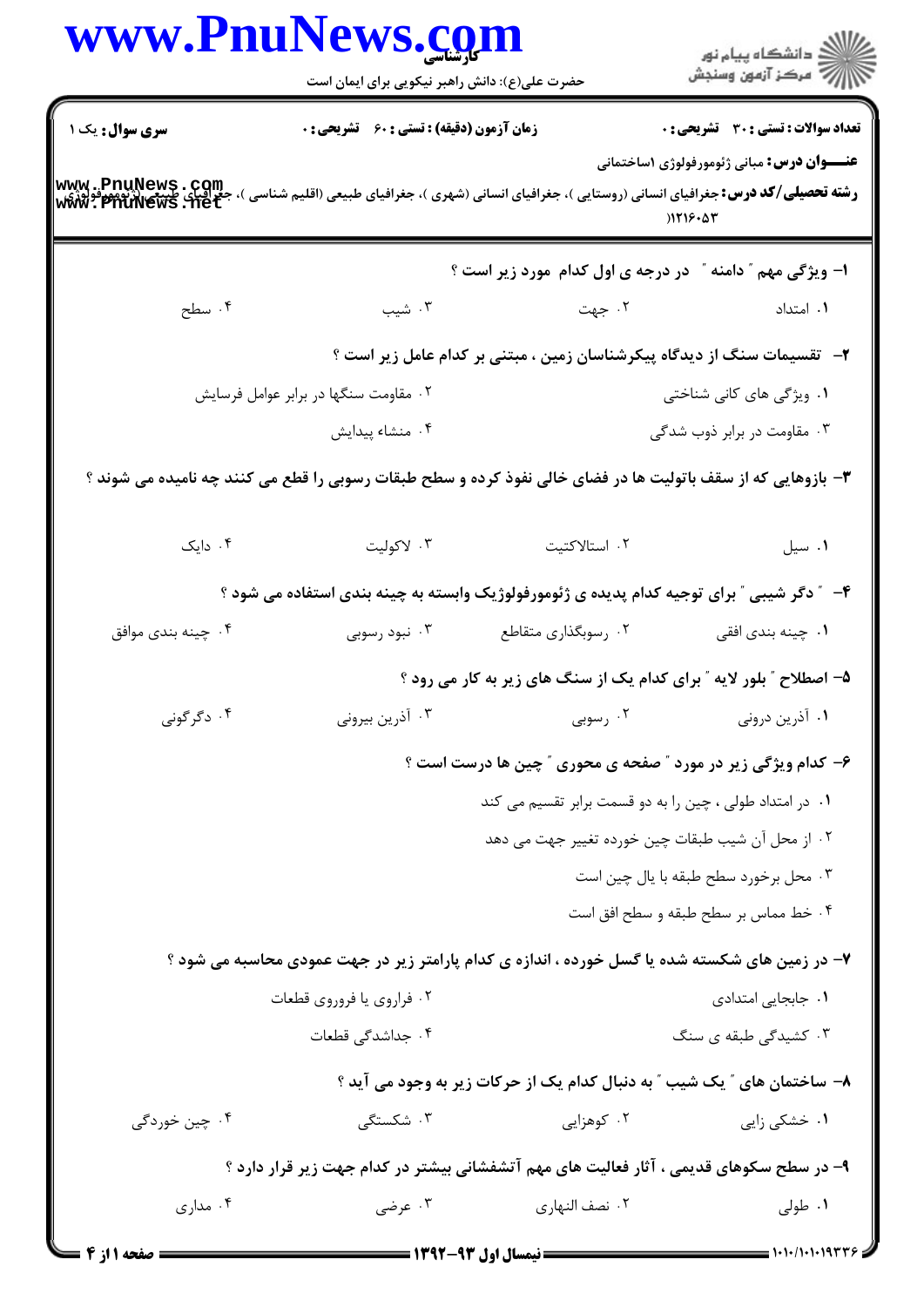|                                                                  | www.PnuNews.com<br>حضرت علی(ع): دانش راهبر نیکویی برای ایمان است                                               |                                                                                   | <br>  <br>  7   مرکز آزمون وسنجش                             |
|------------------------------------------------------------------|----------------------------------------------------------------------------------------------------------------|-----------------------------------------------------------------------------------|--------------------------------------------------------------|
| <b>سری سوال : ۱ یک</b>                                           | زمان آزمون (دقیقه) : تستی : 60 ٪ تشریحی : 0                                                                    |                                                                                   | <b>تعداد سوالات : تستی : 30 ٪ تشریحی : 0</b>                 |
| www.PnuNews.com<br>جَغِّراسای طبیع اللہ اللہ<br>www.PriuNews.net | <b>رشته تحصیلی/کد درس:</b> جغرافیای انسانی (روستایی )، جغرافیای انسانی (شهری )، جغرافیای طبیعی (اقلیم شناسی )، |                                                                                   | <b>عنـــوان درس:</b> مبانی ژئومورفولوژی ۱ساختمانی<br>1719.07 |
|                                                                  |                                                                                                                | +۱- نمونه ی ″ بین قاره ای ″ چین خوردگی آلپی در کدام قلمرو ۖ زیر گسترش یافته است ؟ |                                                              |
|                                                                  | ۰۲ مجاور توده های سخت قاره ای                                                                                  |                                                                                   | ۰۱ سکو                                                       |
|                                                                  | ۰۴ داخل توده های سخت یک قاره                                                                                   |                                                                                   | ۰۳ ناوزمین                                                   |
|                                                                  | 11– در ساختمان های رسوبی افقی ، وجود لایه های نازک سنگ سخت در داخل طبقه ی سست ،کدام مورفولوژی زیر را به        |                                                                                   | وجود می آورد ؟                                               |
| ۰۴ تختانک ساختمانی                                               | ۰۳ جلگه ی فرسایشی                                                                                              | ٠٢ فلات ساختمانى                                                                  | ۰۱ گیلویی                                                    |
|                                                                  |                                                                                                                | ۱۲- عارضه ی " گلن یا گلنت " بر روی کدام مجموعه ی ساختمانی زیر تشکیل می شود ؟      |                                                              |
|                                                                  | ۰۲ سیستم چین خورده ی آلپی                                                                                      |                                                                                   | ۰۱ سکوهای آنته کامبرین                                       |
|                                                                  | ۰۴ کلاهک مقاوم و مایل سنگ سخت                                                                                  |                                                                                   | ۰۳ زمین هایی با تناوب سنگ سست و سخت                          |
|                                                                  |                                                                                                                | ۱۳- کدام ویژگی زیر در عارضه ژئومورفولوژیک ″ کواستا ″ دیده می شود ؟                |                                                              |
|                                                                  | ۰۲ شکل گیری بر روی سری های رسوبی همسان                                                                         |                                                                                   | ۰۱ اشکال متقارن                                              |
|                                                                  | ۰۴ شامل طبقه ی سنگی سست بین دو واحد سنگی سخت                                                                   |                                                                                   | ۰۳ تشکیل در مناطق دارای دگرشیبی                              |
|                                                                  | ۱۴- در عارضه ی " کواستا " کدام شبکه ی آبی 「از پرتگاه پیشانی آغاز و به سمت چاله ی پای کواستا پیش می رود ؟       |                                                                                   |                                                              |
| ۰۴ راست شیب                                                      | نزولی $\cdot$ ۳                                                                                                | ۰۲ معکوس                                                                          | ۰۱ موافق                                                     |
|                                                                  | ۱۵– در اشکال ناهمواری ″ ژورایی ″ ، پهلوی تاق ها توسط کدام شبکه ی آبهای روان بریده می شود ؟                     |                                                                                   |                                                              |
| ۰۴ تنگ                                                           | ۰۳ روز                                                                                                         | ۰۲ کمب                                                                            | ۰۱ اووالا                                                    |
|                                                                  | ۱۶- در صورتیکه محور چین های تاقدیسی به شکل منحنی کوژ به سمت فضا باشد، چینها دارای چه شکلی خواهند بود ؟         |                                                                                   |                                                              |
|                                                                  | ۰۲ تاقدیس شکنجی                                                                                                |                                                                                   | ۰۱ فرود مضاعف                                                |
|                                                                  | ۰۴ دره ی میان تاقی                                                                                             |                                                                                   | ۰۳ نیمرخ عرضی نامتقارن                                       |
|                                                                  |                                                                                                                | ۱۷- ناوهای " معلق " درقسمت فوقانی به کدام عارضه ی زیر ختم می شوند ؟               |                                                              |
| ۰۴ تاق مشتق                                                      | ۰۳ رو                                                                                                          | ۰۲ پرتگاه                                                                         | ٠١. خط القعر                                                 |
|                                                                  |                                                                                                                | ۱۸- در کدام قسمت از سفره ی رورانده ، ناهمواری های زیر بنا در سطح ظاهر می شود ؟    |                                                              |
| ۰۴ تيغه                                                          | ۰۳ کلیپ                                                                                                        | ۰۲ روزنه                                                                          | ۰۱ جبهه ی مقدم                                               |
|                                                                  |                                                                                                                |                                                                                   |                                                              |
|                                                                  |                                                                                                                |                                                                                   |                                                              |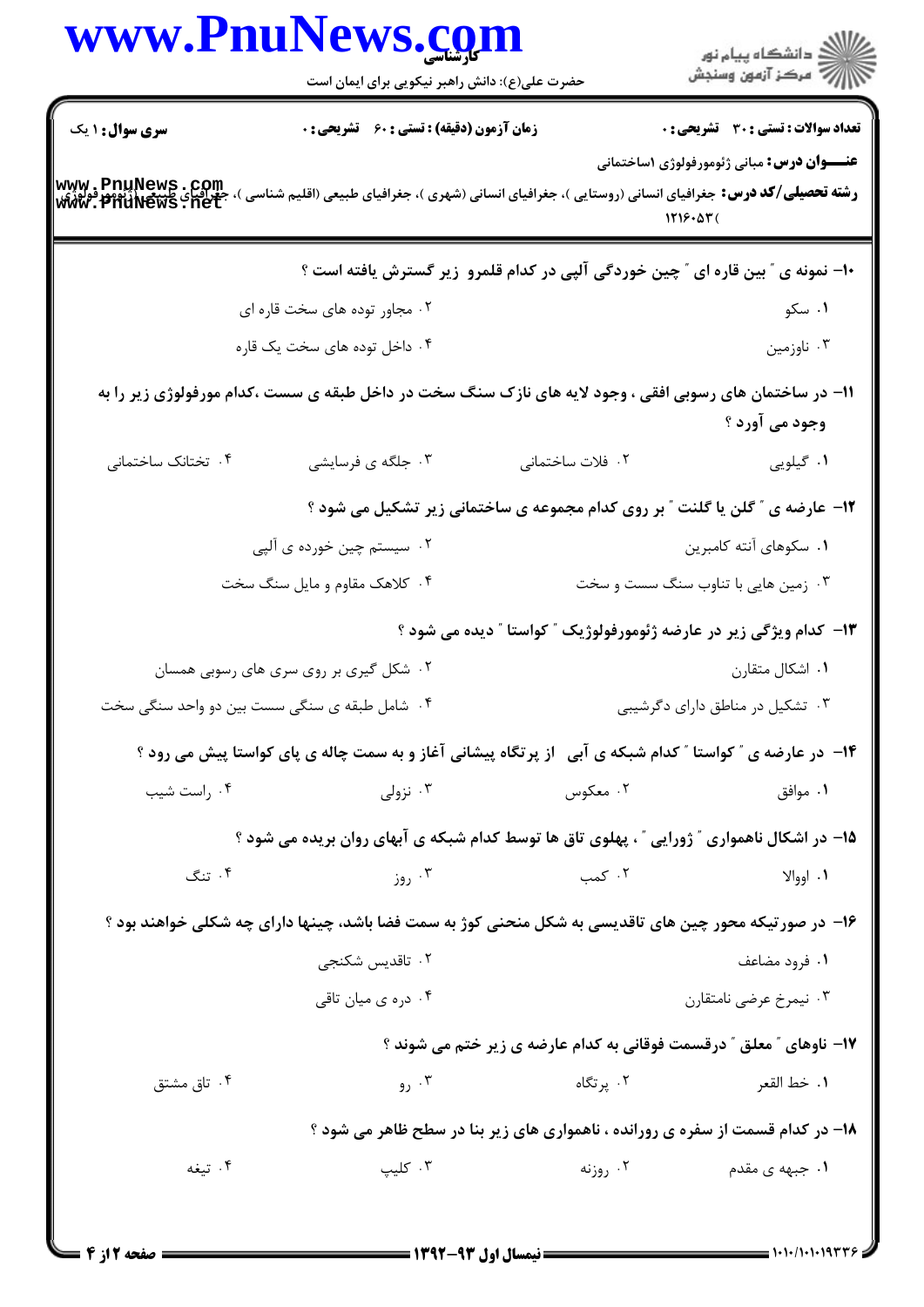|                                                                | www.PnuNews.com<br>حضرت علی(ع): دانش راهبر نیکویی برای ایمان است                                                                                                             |                                                                                   | ر دانشگاه پيام نور<br>دانشگاه پيام نور                       |  |
|----------------------------------------------------------------|------------------------------------------------------------------------------------------------------------------------------------------------------------------------------|-----------------------------------------------------------------------------------|--------------------------------------------------------------|--|
| <b>سری سوال : ۱ یک</b>                                         | <b>زمان آزمون (دقیقه) : تستی : 60 ٪ تشریحی : 0</b>                                                                                                                           |                                                                                   | تعداد سوالات : تستي : 30 - تشريحي : 0                        |  |
|                                                                | <b>www . PnuNews . Com</b><br><b>رشته تحصیلی/کد درس:</b> جغرافیای انسانی (روستایی )، جغرافیای انسانی (شهری )، جغرافیای طبیعی (اقلیم شناسی )، جغرافیای<br>www . PnuNews . net |                                                                                   | <b>عنـــوان درس:</b> مبانی ژئومورفولوژی ۱ساختمانی<br>1216.53 |  |
|                                                                | ۱۹- در کدام شرایط زیر ، ناهمواری های ″ آپالاشی ″ به صورت برجستگی های پرحجم ظاهر می شود ؟                                                                                     |                                                                                   |                                                              |  |
|                                                                | ۲. ضخامت زیاد سنگ های سست                                                                                                                                                    |                                                                                   | ٠١ وجود تيغه هاى باريک در حد فاصل دالان ها                   |  |
|                                                                | ۰۴ ضخیم بودن سنگ های سخت                                                                                                                                                     |                                                                                   | ۰۳ گسترش شیارهای عریض مابین برجستگی ها                       |  |
|                                                                |                                                                                                                                                                              | ۲۰- اشکال کارستی درکدام یک از سنگ های زیر ایجاد می شود ؟                          |                                                              |  |
| ۰۴ شیست                                                        | ۰۳ ژیپس و سنگ نمک                                                                                                                                                            | ۰۲ بازالتی                                                                        | ۰۱ گرانیتی                                                   |  |
|                                                                | <b>۲۱</b> - چنانچه شیب طبقاتی سنگ های آهکی مایل باشد  عارضه ی کارستیک « دولین » چه شکلی به خود می گیرد ؟                                                                     |                                                                                   |                                                              |  |
| ۰۴ دولین مرکب                                                  | ۰۳ دولین بیضی                                                                                                                                                                | ۰۲ دولین نامتقارن                                                                 | ٠١ دولين دايره اي                                            |  |
|                                                                |                                                                                                                                                                              | ۲۲- مازاد آب سطح ″ پلیه ها ″ توسط کدام عارضه ی مورفولوژیک زیر تخلیه می شود ؟      |                                                              |  |
| ۰۴ آون                                                         | ۰۳ هامس                                                                                                                                                                      | ۰۲ گرابن                                                                          | ۰۱ پونور                                                     |  |
|                                                                |                                                                                                                                                                              | ۲۳- کدام شکل کارستی زیر درآهک های ضخیم و خالص ایجاد می شود ؟                      |                                                              |  |
| ۰۴ بریرکارست                                                   | ۰۳ هولوکارست                                                                                                                                                                 | ۰۲ کریپتوکارست                                                                    | ۰۱ مروکارست                                                  |  |
|                                                                |                                                                                                                                                                              | ۲۴− معمولا از بقایای ″ باتولیت ها ″ کدام عارضه ی ژئومورفولوژیک زیر تشکیل می شود ؟ |                                                              |  |
| ۰۴ تراپ                                                        | ۰۳ انسلبرگ                                                                                                                                                                   | ۲. گپ                                                                             | ۰۱ نوناتاک                                                   |  |
|                                                                |                                                                                                                                                                              | ۲۵- شکل گیری آتشفشان نوع " استرومبولی " محصول خروج کدام نوع مواد زیر است ؟        |                                                              |  |
| ۰۲ گدازه ی چسبنده ی توام با ابرهای سوزان<br>۰۴ خاکستر و اسکوری |                                                                                                                                                                              |                                                                                   | ۰۱ گدازه های روان بازالتی                                    |  |
|                                                                |                                                                                                                                                                              |                                                                                   | ۰۳ تناوب منظم گدازه و قطعات جامد                             |  |
|                                                                |                                                                                                                                                                              | ۲۶- عارضه ی " نک " در کدام قسمت دستگاه آتشفشان شکل می گیرد ؟                      |                                                              |  |
| ۰۴ دامنه                                                       | ۰۳ قاعده                                                                                                                                                                     | ۰۲ دهانه                                                                          | ۱. دودکش                                                     |  |
|                                                                | ۲۷- شکل گیری عارضه ی ″ هورنی توس ″ در روانه های آتشفشانی ، محصول کدام فرایند زیر است ؟                                                                                       |                                                                                   |                                                              |  |
| ۰۲ خروج گدازه ها در زیر دریاها                                 |                                                                                                                                                                              |                                                                                   | ٠١. انجماد سريع مواد آذرين                                   |  |
| ۰۴ فشار زياد خروج گدازه ها                                     |                                                                                                                                                                              |                                                                                   | ۰۳ تغییر سرعت سرمایش گدازه ها                                |  |
|                                                                | ۲۸– کدام عارضه ی آتشفشانی زیر پس از دخالت فرسایش و برداشت رسوبات فوقانی ، اشکالی شبیه به کواستا ایجاد می کند ؟                                                               |                                                                                   |                                                              |  |
| ۰۴ پلوتن                                                       |                                                                                                                                                                              | ۰۲ لاکولیت دایک ۰۳                                                                | ٠١ استاک                                                     |  |
| ــــــــ صفحه 2 از 4                                           |                                                                                                                                                                              |                                                                                   |                                                              |  |